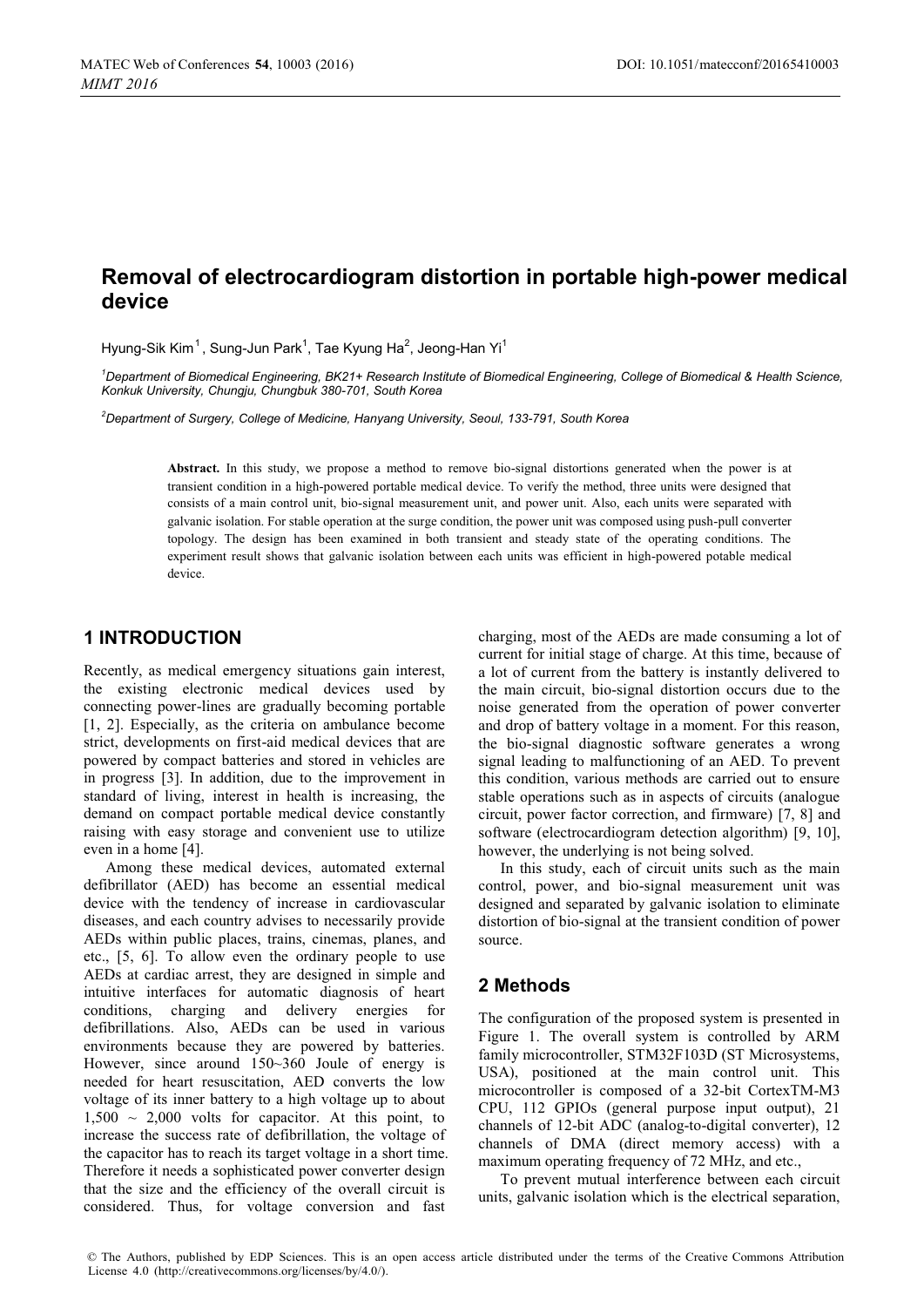is done by having different ground points of over two circuits. In this study, all 3 units are designed in the primary and secondary side. The units are all composed of active circuits, each side needs a power source independently. For the isolation barrier, the clearance is set to 3.5 mm according to the 'Means of Patient Protection (MOPP)' in the IEC60601-3rd edition presented by the international medical device standards [11].



**Figure 1.** Overall configuration of proposed design.

#### **2.1 Main control unit**

The main control unit controls overall system operation, controls status, processing an external input, storage data and monitoring a system, etc. Also, it produces high voltage for heart defibrillation. The high voltage of 1,500  $\sim$  2,000 volts is generated from a battery voltage of 10.8 volts using fly-back power converter topology (Figure 2).



**Figure 2.** Implementation of main control, power, and biosignal measurement unit.

### **2.2 Power unit**

The isolated push-pull converter topology is used for the power unit. Since this topology can be simply composed using two transistors and a small size transformer for isolation, it is widely used for compact systems. Considering the degree of voltage drop of the battery voltage, 10.8 volts, at high-voltage charge, the voltage at full charge of the battery, and the voltage drop by a longterm use, the unit is configured to reliably generate a power source of +12 Volts / 0.5 Amperes to the secondary side which is isolated in the range of  $9.5 \sim 12$ volts. UC3845 current mode PWM converter (Texas Instruments, USA) and PMIC (power management integrated circuit) are used for the configuration. For voltage regulation, the voltage at secondary side is done by a voltage divider using two resistors and the voltage is converted to digital encoded signal through 555 timer. The encoded secondary side voltage is transmitted to the STM32 microcontroller positioned at the primary side using a digital isolator, ADuM2401 (Analog Device, USA) quad-channel digital isolator. This is decoded by STM32 which checks the generated voltage on secondary and controls the UC3845 with turn-on and -off for voltage regulation.

For the isolation transformer, EE1312 magnetic core (TDK, Japan) of ferrite material is used and the turn ratio of primary and secondary was 22 and 27, respectively. A 10 pins of vertical type EE1312 bobbin (Dae Heung Bobbin Co., Ltd, South Korea) was used. The winding is done using 0.25 mm diameter tri-insulation wire (TIW) for the primary side, and 0.3 mm diameter general purpose copper wire for the secondary side. A details of winding was shown in Figure 3. To comply with the standards presented by the international medical device regulations, tri-insulation wire was used. The inductance of primary side was 0.51 mH and leakage inductance was 0.28 μH. The inductance of secondary side was 0.93 mH and leakage inductance was 4.97 μH. The inductances was measured at 100 kHz using impedance analyser HP4192A (Hewlett Packard, USA).



**Figure 3.** Winding details of transformer for push-pull converter.

The voltage of 12 volts generated at the secondary side was converted into 5 volts using LM7805 (Texas Instrument, USA) linear regulator. The voltage of 12 volts is used for the electrocardiogram amplifier, and 5 volts for electrocardiogram amplifier, 555 timer, digital isolator, and supervisor circuit to detect an invalid operation (Figure 2).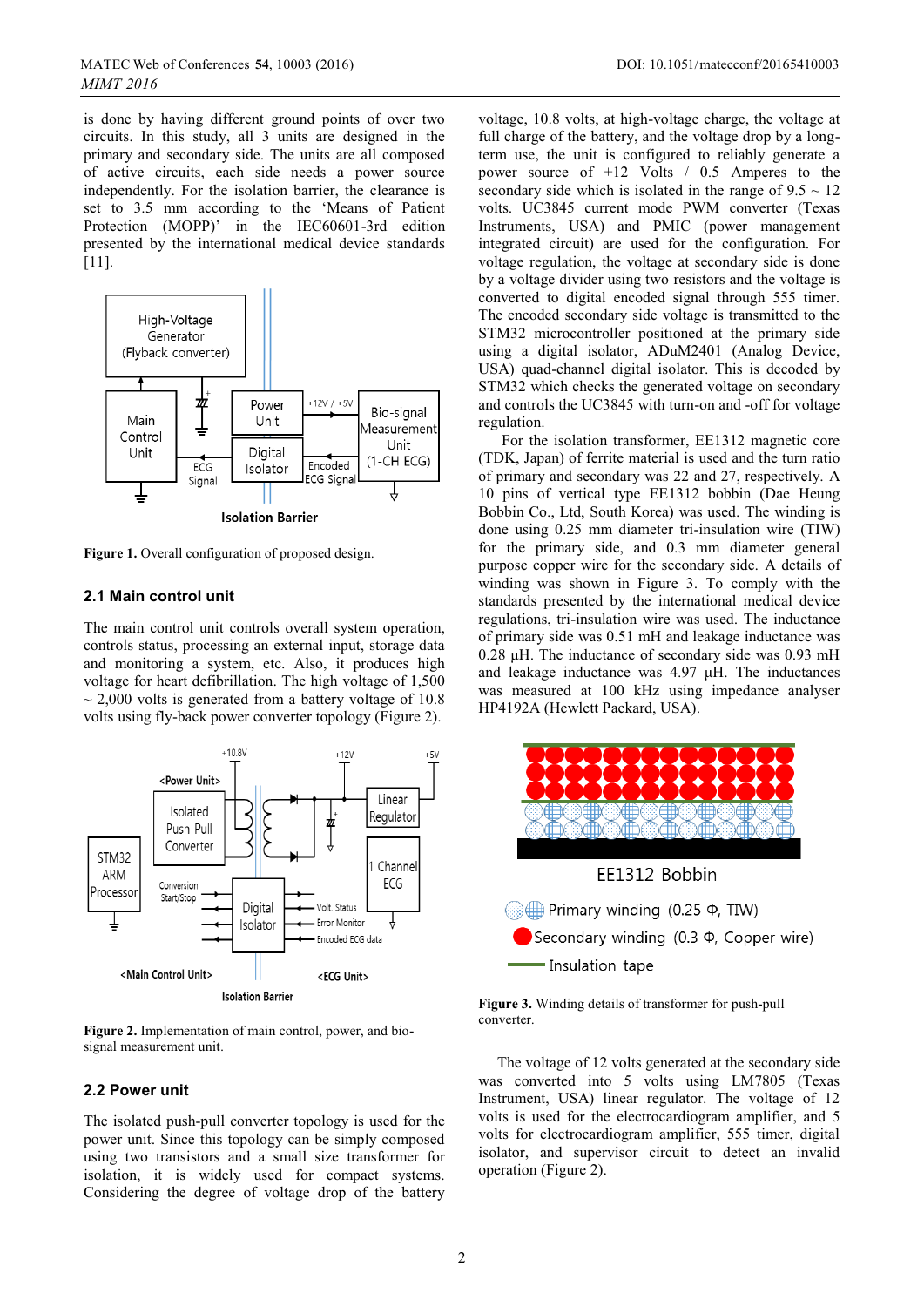#### **2.3 Bio-signal measurement unit**

To measure the cardiac signal, 1-Channel electrocardiogram (ECG) amplifier is configured. Figure 4 shows the schematic of the electrocardiogram amplifier. For the preamp which directly contacts with patients, instrumentation operational amplifier INA128 (Texas Instruments, USA) was used. This amplifier has a 1010  $Ω$ of input impedance, 50 μV offset voltage, 0.5 μV/ $°C$ drift, 120 dB of common-mode rejection ratio, and excellent noise characteristics.

For the right-leg driver and an additional amplification, LMV324 (Fairchild Semiconductor, USA) precision dual Rail-to-Rail output operational amplifier were respectively used. A two first order passive low- and high-pass filter consisted of resistor and capacitor was connected in series for filtering of the cardiac signal. The bandwidth of the bandpass filter which consisted from two passive filter was in range of  $0.75 \sim 300$  Hz.



**Figure 4.** Schematic of 1-channel electrocardiogram amplifier.

The measured electrocardiogram signal is encoded into a digital signal using AD7741 (Analog Device, USA) voltage-to-frequency converter, and transmitted to the main control unit through ADuM2401 (Figure 2). The transmitted signal is input to STM32 which is then encoded and stored to the micro-SD card using DMA channel. The stored ECG data can be viewed in a personal computer (PC) using a custom made viewer.

#### **2.4 Testing the implementation of isolation barrier**

The implemented circuit was tested with patient simulator (Model# 217A, Dynatech Nevada Inc, USA) and on two power conditions such as 'Charging Start' and 'Re-Charging' status. The 'Charging Start' state is where the capacitor charged voltage is in 0 volt with no energy charged and the 'Re-Charging' state is a segment where the energy loss occurred by the natural discharge of inside of the circuit's time constant after full recharge is restored. The logged ECG data in the memory card was extracted using a custom maded ECG viewer to text file. Two datas that before and after application of isolation barrier were compared with MATLAB (Mathworks, USA) software.

## **3 Results**

The implemented circuit is shown in Figure 5. The overall size which includes the 3 units is about 9 x 11 cm<sup>2</sup>. The area of the proposed circuit was larger about 20 % than prior circuit. The output of the push-pull converter is confirmed to generate stable output voltage of 12 volts within the input voltage range of  $9.5 \sim 12$  volts. Load and line regulation of the push pull converter was 0.40 % and 0.87 %, respectively.



**Figure 5.** Picture of the prototype implemented units.

Figure 6 shows the custom made ECG viewer. This program could plot entire and enlarged waveform of the electrocardiogram, and record the status of the system and detection results according to the elapsed time; such as Power on/off, ECG lead, Analyzing, Shock advised, Press shock, Ventricular fibrillation (V-Fib), Asystole, Charging, Discharging, and etc.,



**Figure 6.** View of a custom made electrocardiogram software.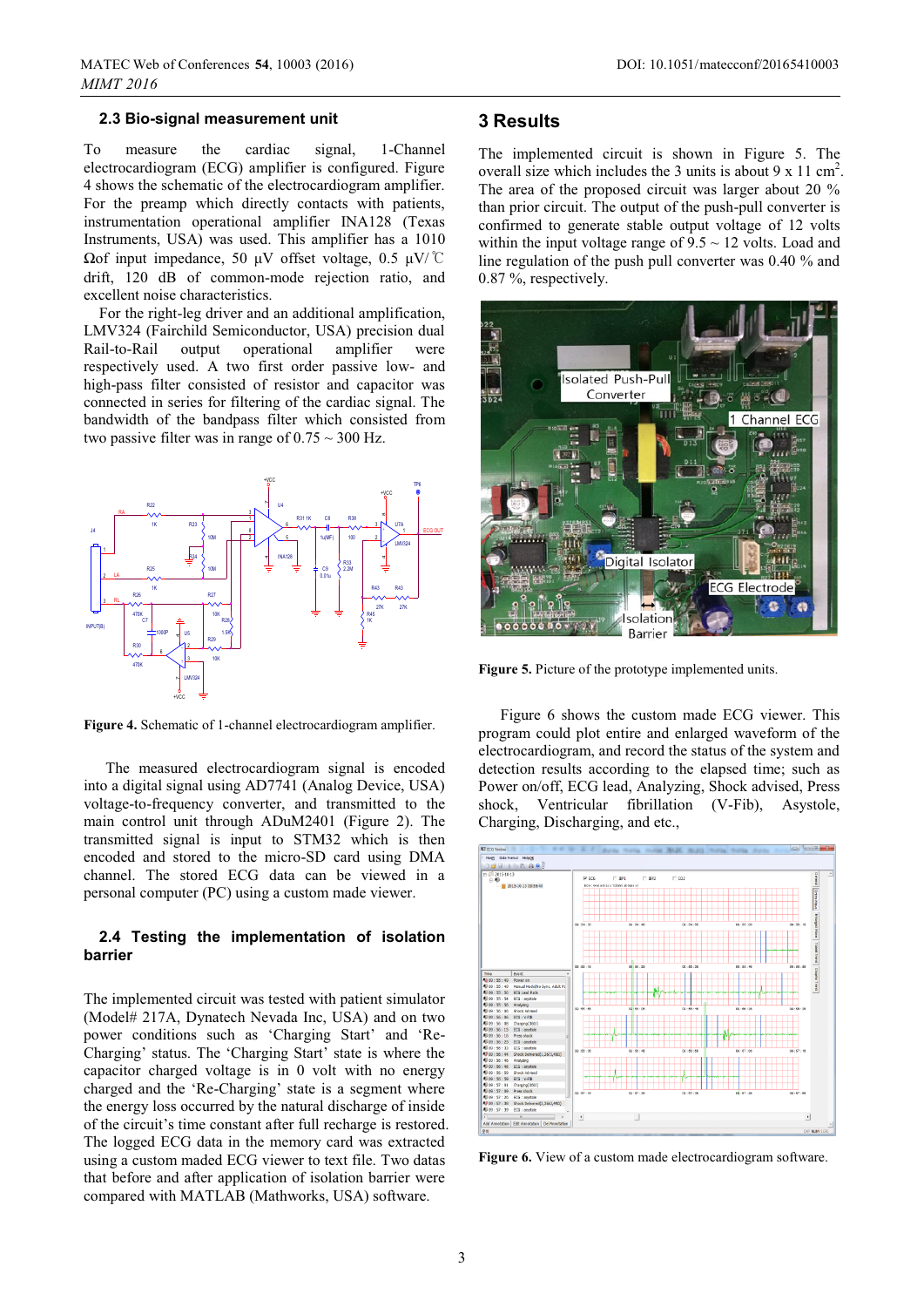

**Figure 7.** Comparison of the electrocardiogram signal between before (upper) and after (lower) application the isolation barrier.

Figure 7 shows the results of before and after application of the isolation barrier. Before applying the isolation barrier, distortion in EEG signal was occurred at both of the 'Charging Start' and in each of 'Re-Charging' status (Figure 7 upper). Also even in normal situation, an output signal for defibrillation is generated by the distortion (False-Positive condition) from the decision of integrated algorithm inside the STM32 microcontroller to detect and decision a shockable rhythms or not. This situation could be fetal to the normal heart because these energy delivery casuses fibrillation even to a normal person. Especially, the signal distortion is more severe in the 'Charging Start' state compared to the 'Re-Charging' state due to the voltage drop of the battery and high current flows into the uncharged capacitor for faster charge.

After applying the isolation, distortion in ECG waveform was almost disapeared and eliminated (Figure 7 lower). Also the false-positive condition did not occurred.

# **4 Conclusions**

In this study, we proposes a method to attenuate biosignal distortion generated in high power portable medical devices. By applying galvanic isolation between the main control unit, power unit, and bio-signal measurement unit, the signal distortion on bio-signal generated during energy charge is eliminated.

Although the size of the circuit is about 20% bigger than the size prior to applying the galvanic isolation, this is considered to be overcome by designing a sophisticated printed circuit board (PCB) and downsizing the area of other circuits. Also this approach can reduce the additional time and cost for developing a shockable rhythm detection algorithm to deal with signal distortions. Therefore it is considered that this can be widely applied to small and medium sized medical device companies.

# **Acknowledgement**

This research was supported by the Ministry of Trade, Industry & Energy (MOTIE), Korea Institute for Advancement of Technology (KIAT) through the Encouragement Program for The Industries of Economic Cooperation Region (Grant number R0004491).

## **References**

- 1. M.Y. Smith, J.D. Depue, C. Rini C, Pain Med. **8**, Suppl 3 (2007)
- 2. N.J. Lee, J. Starren, S.A. Bakken, AMIA Annu. Symp. Proc, **1021** (2005)
- 3. G. Pistoia, Batteries for Protable Devices (Elsevier, Rome, 2005)
- 4. K.M. Conrad, P.A. Reichelt, S.A. Lavenderm J. Gacki-Smith, S. Hattle, Appl. Ergon. **39**, 6 (2008)
- 5. A.L. Hansell, M. Blangiardo, L. Fortunator, S. Floud, K.D. Hoogh, D. Fecht, R.E. Ghosh, H.E. Laszlo, BMJ, **347**, f5432 (2013)

Corresponding author: hskim98@kku.ac.kr